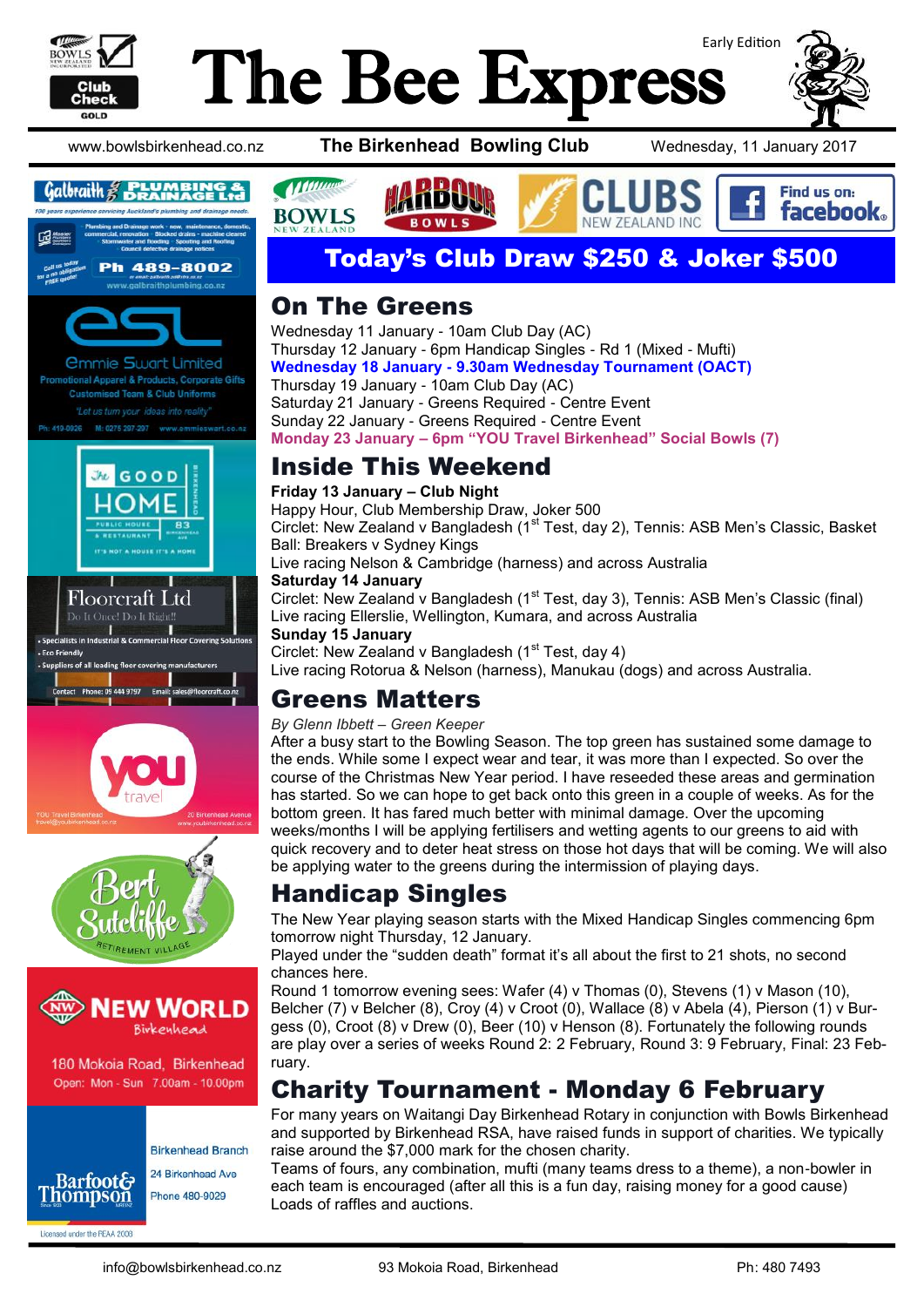



Barfoot&Thompson

Starship

**Tim Roskruge** 

M: 0274 923 125 Birkenhead 09 480 9029<br>P: 09 418 3846 E: troskruge@barfoot.co Birkenhead 24 Birkenhead Avenue<br>P.O.Box 34027 Birkenhead Fax, 09 480 9018 www.harfoot.c

#### **FLOATING DOCK SERVICES**

Now at X Pier Westhaven Marina So much more convenient and accessible for you the boatie! HULL CLEANING | UNDER WATER MAINTENANCE MARINE SURVEYS | ANTIFOULING SERVICES



#### Teams confirmed for #BPL05 in Auckland

#### *From Bowls Australia website*

All eight franchises have confirmed their line-ups for the fifth instalment of the Bowls Premier League to be staged in New Zealand

The fifth instalment of the Bowls Premier League is gearing up for its inaugural staging in Auckland New Zealand with eight powerhouse franchises lining up for the revolutionary fast-paced event.

In another first for BPL, viewers will be treated to matches played on a portable rink inside the North Shore Events Centre, the home of the New Zealand Breakers basketball team, with 20 hours of live broadcast on Sky Sports NZ and Fox Sports here in Australia from February 27 to March 2.

When trying to predict a winner it will be hard to bet against BPL04 Champions the *BCiB* Sydney Lions with their unchanged playing line-up for the contest across the ditch.

Australian Jackaroos Aron Sherriff, Ben Twist and Karen Murphy can create history as the first BPL side to go back-to-back with the Sydney Lions; the foreign territory will prove challenging for many franchises however the Sydney Lions boast plenty of experience competing in New Zealand and have activated a change in their coaches box.

Someone who knows about Australian teams succeeding in New Zealand is National Coach Steve Glasson OAM who recently guided his Australian contingent to a record breaking haul at the 2016 World Championships in Christchurch and will replace Gary Willis at the helm of his former BPL team the *BCiB* Sydney Lions.

The Blackjacks have boosted their hopes with the return of New Zealand legend Jo Edwards who lifted the trophy alongside team mate Shannon McIlroy, the recently crowned World Singles Champion, in BPL03.

2016 World Fours Champion Blake Signal steps in for Ali Forsyth whilst in the coaching arena Dave Edwards' allegiance is now with Club Pine Rivers owned franchise the Brisbane Pirates and replacing him as both the BPL coach and New Zealand Blackjacks National Coach is former World Champion Sharon Sims.

Another franchise to trigger a change to their line-up is the Brisbane Pirates which have failed to make a finals appearance since the inaugural BPL where they claimed the \$40,000 first prize in front of a home crowd at Club Pine Rivers.

Australia's number one ranked female bowler Natasha Scott and former Australian representative Sean Baker survived the cull, however Commonwealth Games gold medallist Kelvin Kerkow OAM was not so lucky, paving the way for an in form Jeremy Henry to step back into the BPL arena. Henry represented the Perth Suns in the opening two instalments where they featured in



BPL04 - The victorious Sydney Lions

both finals campaigns and was then poached by the Brisbane Pirates in 2013. After a year on the sidelines, the numerous World Title holder and flag bearer for Northern Ireland at the 2002 Commonwealth Games, will be back on your screens establishing a formidable maroon's outfit capable of reclaiming the BPL trophy.

Cross-town rivals the Gold Coast Hawks have re-arranged their side with Commonwealth Games gold medallist and World Champion Mark Casey joining his Australian and Club Helensvale team mates Lynsey Clarke and Brett Wilkie back into their star-studded lineup.

Australian Jackaroo Nathan Rice will replace Anthony Kiepe as the Gold Coast Hawks Coach.

Another World Champion back for BPL05 is former MVP, the *Messenger Press* Adelaide Endurance star Scott Thulborn off the back of his recent victory in the World Champion of Champion Singles at Club Helensvale; however this comes at a cost to Wayne Ruediger who had been present for Adelaide's four consecutive finals appearances.

*Continued over page*

www.birkenheadrsa.com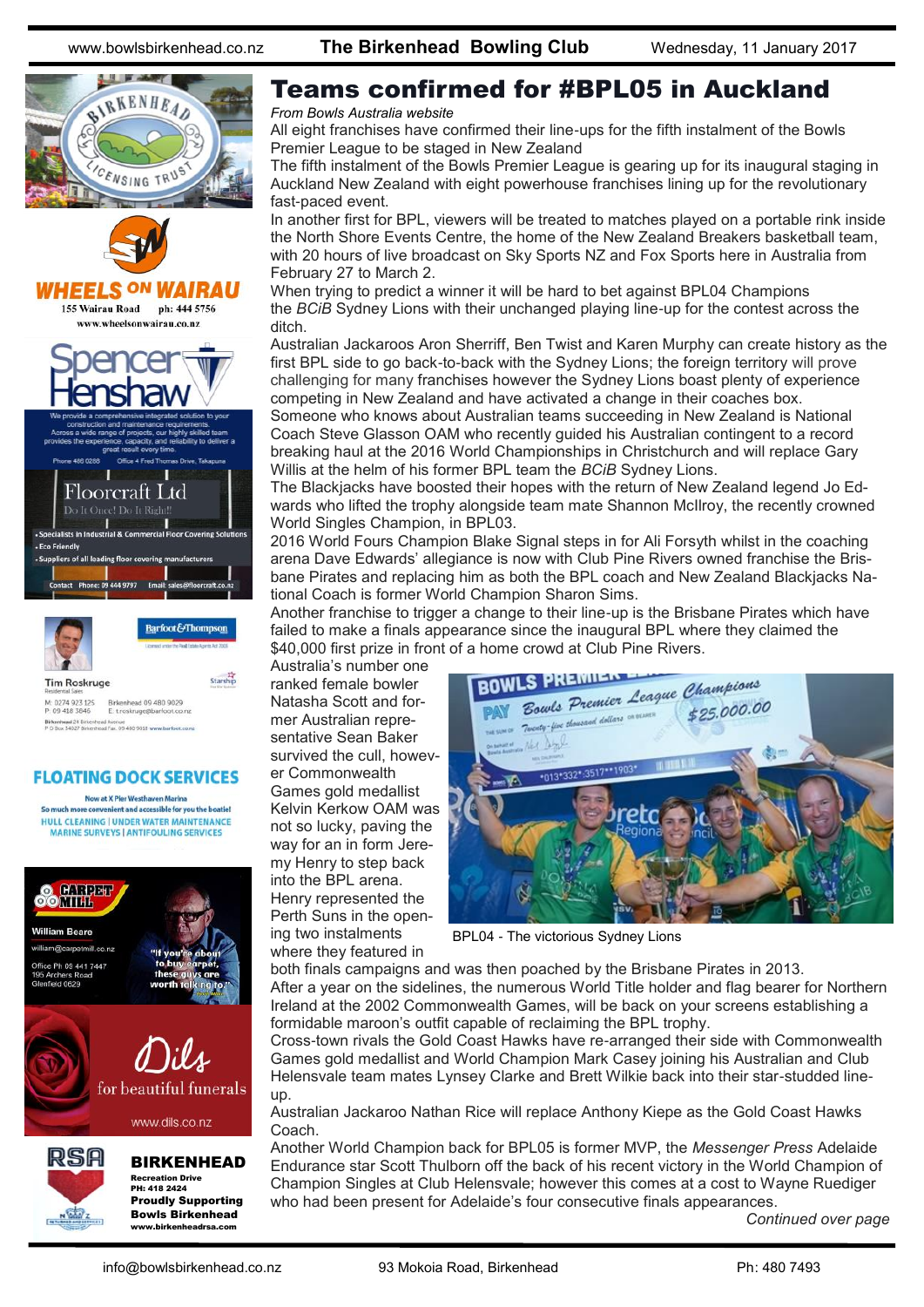

## HEELS <sup>ON</sup> WAIRAU

155 Wairau Road ph: 444 5756 www.wheelsonwairau.co.nz







180 Mokoia Road, Birkenhead Open: Mon - Sun 7.00am - 10.00pm



Design & Manufacture **High Quality Durable** Whiteboards Noticeboards **Educational Furniture** Over 25 years

ducts.co.nz



#### www.bowlsbirkenhead.co.nz **The Birkenhead Bowling Club** Wednesday, 11 January 2017

#### *Continued from previous page*

We'll see another BPL debutant make his mark in New Zealand; Perth Suns newest recruit John Slavich will not go un-noticed in BPL05 and will add some spark to the team from the west.

Two other franchises have opted for an unchanged line-up for BPL05; the *Blundstone* Melbourne Roys, BPL04 semi-finalist, and the Murray Steamers, the BPL04 runner-up franchise will stick with their teams for the Auckland instalment. BPL05 will be broadcast live on Sky Sports NZ and Fox Sports Australia at 6.00pm to 11.00pm NZDT (4.00pm to 9.00pm AEDT) from February 27 to March 2. The broadcast matches will be filmed at North Shore Events Centre, while the day-time rubbers will be played at the nearby Sunnybrae Bowling; entry is free of charge to both

**Adelaide Endurance** Max Kleinig Scott Thulborn Breeana Dickson Coach- Les Carter

venues. **BPL05 Teams-**

**Melbourne Roys** Dylan Fisher Aaron Wilson Tiffany Brodie Coach- Todd Simmons

**Perth Suns** Kristina Krstic John Slavich Pieter Harriss Coach- Therese Hastings **Brisbane Pirates** Sean Baker Natasha Scott Jeremy Henry Coach- Dave Edwards

**Murray Steamers** Ryan Bester Ellen Ryan Michael Walker Coach- Barry Brennan

**Sydney Lions** Aron Sherriff Ben Twist Karen Murphy Coach- Steve Glasson **Gold Coast Hawks** Lynsey Clarke Mark Casey Brett Wilkie Coach- Nathan Rice

**New Zealand Blackjacks** Jo Edwards Shannon McIlroy Blake Signal Coach- Sharon Sims

**TAB** 

#### **TAB at Birkenhead Bowling Club.**

The Birkenhead Bowling Club is committed to promoting responsible gambling.

## Friday Club Nights

Merv "The Swerve" spins the raffles from around 4.30 onwards, Happy hour 5 - 6pm, Joker 500 on sale from 5pm, Club Membership Draw drawn between 5.30 - 6.30pm. *Raffles resume Friday 21 January 2017*

## Club Membership & Joker Draws

Club Membership & Joker 500 draws drawn Wednesdays & Fridays. Club membership drawn between 5pm - 6pm, and Fridays between 5.30 - 6.30pm. Members must be present at the draw to claim the prize.

Joker 500, numbers on sale from 5pm—6pm. Purchase a number or numbers, a winning number is drawn at 6.15pm. The purchaser of that winning number selects a card from the Joker cabinet and receive the corresponding prize with the top prize being \$500 every Wednesday and Friday.

## \$6,500 Women's Pairs

Two day \$6,500 Women's Pairs, Saturday 11 and Sunday 12 March 2017. The season is rolling on and the 2017 Good Home Birkenhead Women's Pairs is just under three months away. With it's \$6,500 total prize pool and \$1,500 for first place this is a tournament not to be missed. Further details and entry forms will be available soon from Face book and from the clubs website.

*Normal opening hours 3pm - 5pm daily .*

**Bowls Shop Birkenhead**

**Bowls, Bags , Footwear, Apparel, Wet Weather Clothing, Bowls Accessories and more……**

**Shop online at www.bowlsbirkenhead.co.nz**